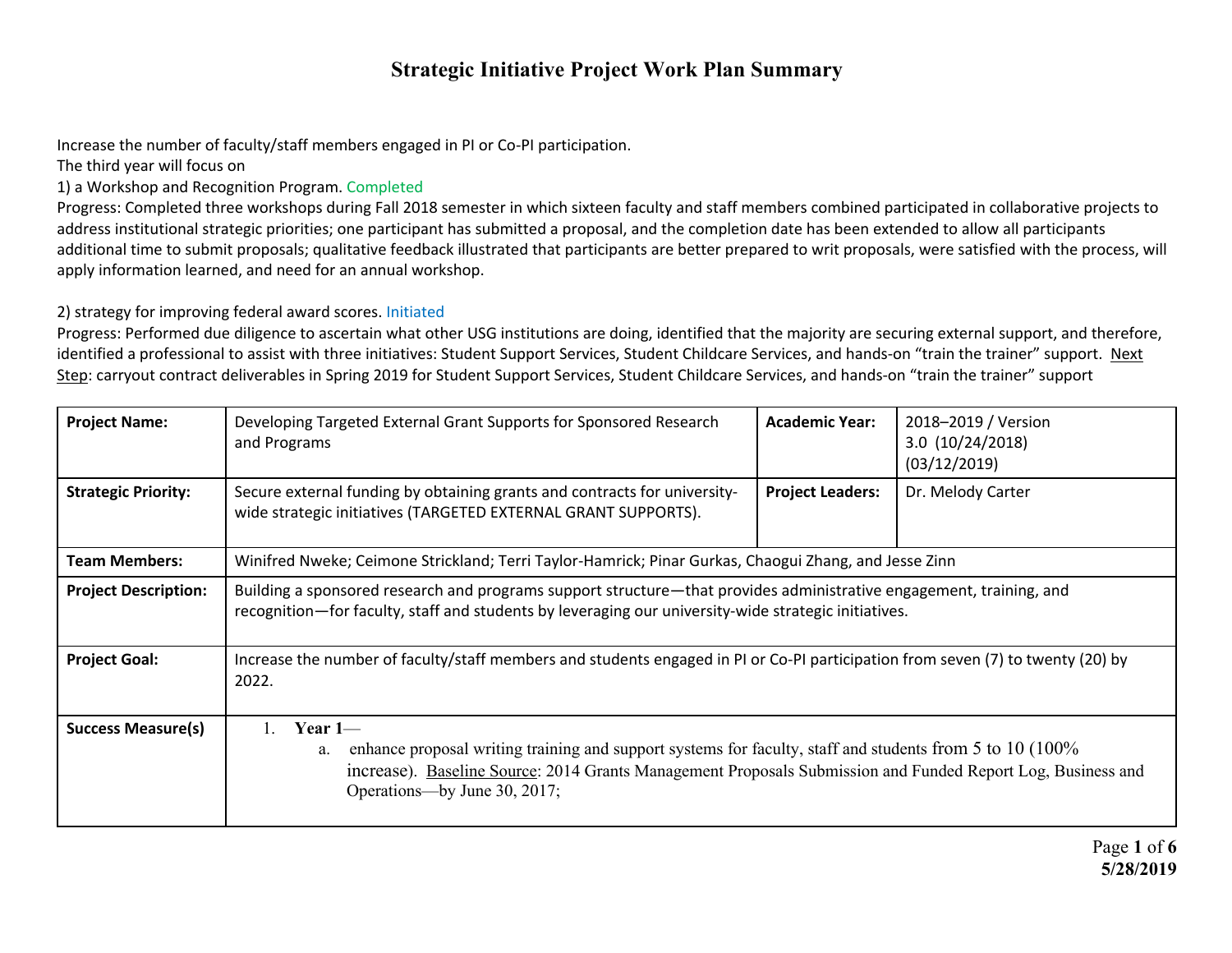|                         | ACHEIVEMENT: Increased proposal writing support systems from 5 to 24 (380 %); Developed procedure manual (primer) for<br>Sponsored Research and Programs that now appears on Grants and Contracts webpage; Implemented new Post-Award Conference<br>process to improve effectiveness and efficiency.<br>b. amass team to review and revise faculty personnel policy metrics and criteria to clarify "what counts" for an annual<br>review and P&T review—related to sponsored research. Baseline Sources: Clayton State University Faculty Handbook<br>(Approved May 4, 2011); College of Business Promotion and Tenure Guidelines approved by faculty vote in College<br>of Business Meeting on January 24, 2014; College of Arts and Sciences Departmental Policies for Faculty Evaluation<br>(2014); College of Information and Mathematical Sciences Tenure and Promotion Guidelines 2013; Department of<br>Natural Sciences Promotion and Tenure Criteria (undated, online)—June 30, 2017; |  |  |  |  |  |
|-------------------------|-------------------------------------------------------------------------------------------------------------------------------------------------------------------------------------------------------------------------------------------------------------------------------------------------------------------------------------------------------------------------------------------------------------------------------------------------------------------------------------------------------------------------------------------------------------------------------------------------------------------------------------------------------------------------------------------------------------------------------------------------------------------------------------------------------------------------------------------------------------------------------------------------------------------------------------------------------------------------------------------------|--|--|--|--|--|
|                         | ACHEIVEMENT: Developed preamble for quantifying what counts for annual review of proposal and grants which received verbal                                                                                                                                                                                                                                                                                                                                                                                                                                                                                                                                                                                                                                                                                                                                                                                                                                                                      |  |  |  |  |  |
|                         | acceptance from Provost, Deans Council and Faculty Senate.<br>2. Year 2— strengthen support for identifying funding opportunities that leverage university-wide strategic initiatives "Big<br>Ideas". Baseline Source: Clayton State University Grants and Contracts Management Process (undated, online)—by June 30,<br>2018;                                                                                                                                                                                                                                                                                                                                                                                                                                                                                                                                                                                                                                                                  |  |  |  |  |  |
|                         | ACEIVEMENT TO DATE: Presented context during Faculty Planning Week; Initiated first whitepaper for collaborative child care                                                                                                                                                                                                                                                                                                                                                                                                                                                                                                                                                                                                                                                                                                                                                                                                                                                                     |  |  |  |  |  |
|                         | supports.<br>3. Years 3— create opportunities for increasing faculty/staff familiarity with grants management processes to support university-                                                                                                                                                                                                                                                                                                                                                                                                                                                                                                                                                                                                                                                                                                                                                                                                                                                  |  |  |  |  |  |
|                         | wide initiatives. Baseline Source: Clayton State University Grants and Contracts Management Process (undated, online)—June<br>30, 2019;                                                                                                                                                                                                                                                                                                                                                                                                                                                                                                                                                                                                                                                                                                                                                                                                                                                         |  |  |  |  |  |
|                         | 4. Years 4—increase opportunities for faculty/staff and student recognition and awards for grantsmanship engagement<br>to support university-wide strategic initiatives. Baseline: Clayton State University College of Arts and Sciences Mini-<br>grants—by June 30, 2020; and                                                                                                                                                                                                                                                                                                                                                                                                                                                                                                                                                                                                                                                                                                                  |  |  |  |  |  |
|                         | 5. Year 5—demonstrate sustainability from prior year's success measures (1 through 4) to increase external funding by<br>obtaining grants and contracts for targeted university-wide strategic initiatives. Baseline source: Success Measure outcomes<br>from years 1 through $4$ )—by June 30, 2021.                                                                                                                                                                                                                                                                                                                                                                                                                                                                                                                                                                                                                                                                                           |  |  |  |  |  |
| <b>Budget and</b>       | One-time funding request: all-in-one multi-office use color printer/copier for proposal document printing, \$10,000.                                                                                                                                                                                                                                                                                                                                                                                                                                                                                                                                                                                                                                                                                                                                                                                                                                                                            |  |  |  |  |  |
| <b>Resources Needed</b> | Year $1 = $20,000$ (personnel—pre-awards coordinator: \$0; f/b: \$0; travel: \$4,000; equipment: \$0; supplies: \$0; contractual<br>1.<br>[training and support]: \$10,000; other: \$6,000;                                                                                                                                                                                                                                                                                                                                                                                                                                                                                                                                                                                                                                                                                                                                                                                                     |  |  |  |  |  |
|                         | Year $2 = $20,000$ (personnel—pre-awards coordinator, post-awards coordinator: \$; f/b: \$0; travel: \$4,000; equipment: \$0;<br>2.                                                                                                                                                                                                                                                                                                                                                                                                                                                                                                                                                                                                                                                                                                                                                                                                                                                             |  |  |  |  |  |
|                         | supplies: $$0$ ; contractual: $$0$ ; other: $$6,000$ );                                                                                                                                                                                                                                                                                                                                                                                                                                                                                                                                                                                                                                                                                                                                                                                                                                                                                                                                         |  |  |  |  |  |
|                         | Years $3 = $20,000$ (personnel— pre-awards coordinator, post-awards coordinator and information technology specialist: \$0; f/b:<br>3.<br>\$0; travel: \$4,000; equipment: \$0; supplies: \$0; contractual: \$10,000; other: \$6,000);                                                                                                                                                                                                                                                                                                                                                                                                                                                                                                                                                                                                                                                                                                                                                          |  |  |  |  |  |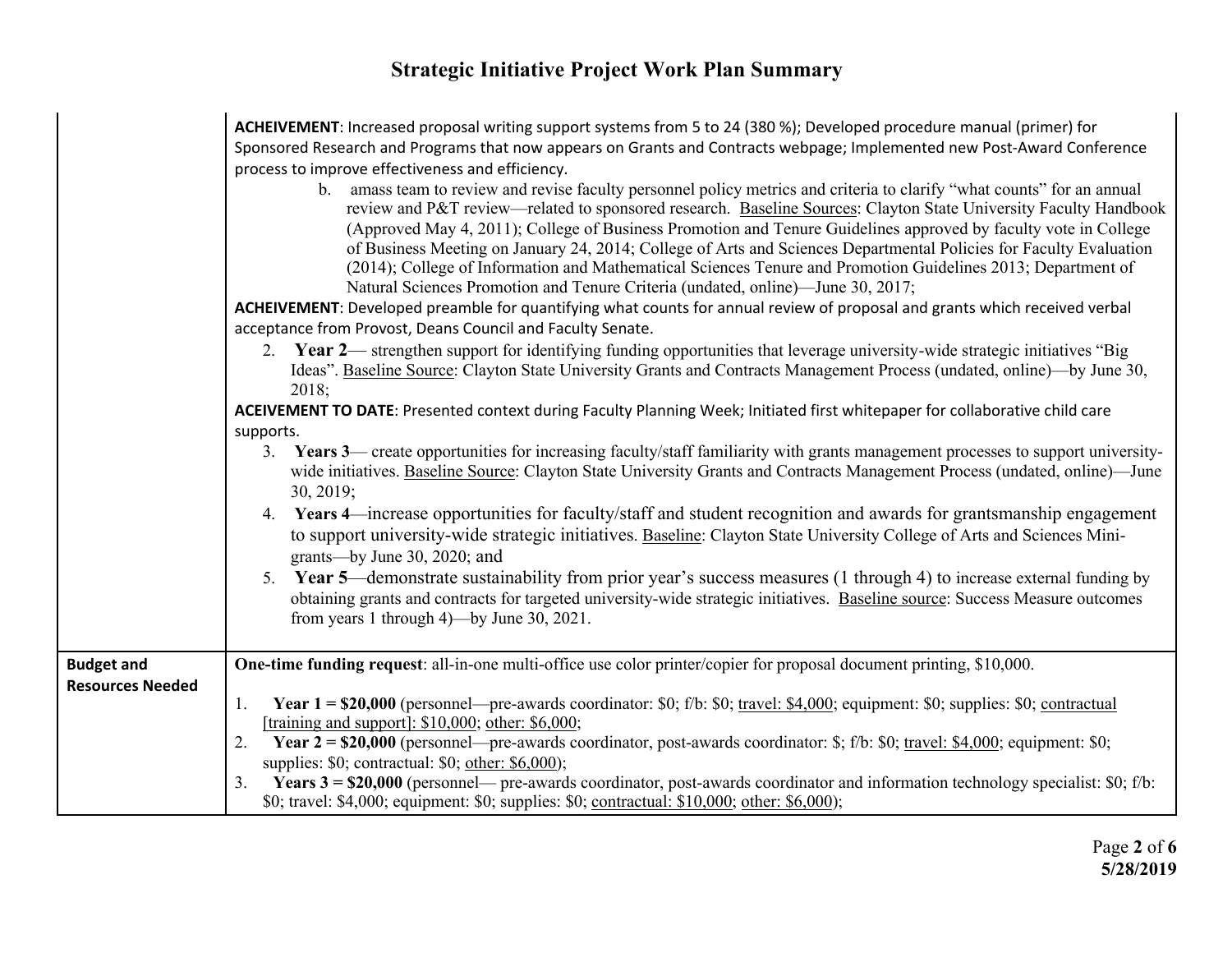4. **Year 4 = \$20,000** (personnel—pre-awards coordinator, post-awards coordinator, information technology specialist and director: \$0; f/b: \$0; travel: \$4,000; equipment: \$0; supplies: \$0; contractual: \$10,000; other: \$6,000); and 5. **Year 5 = \$20,000** (personnel—pre-awards coordinator, post-awards coordinator, information technology specialist and director: \$0; f/b: \$0; travel: \$4,000; equipment: \$0; supplies: \$50; contractual: \$10,000; other: \$6,000).

| #              | MAJOR TASKS / Action Steps <sup>[1]</sup> (Year 3)                                                                      | <b>Target Date</b>     | <b>Responsibility</b>                                                              | Deliverable(s) / Notes                                                                                                                                                                                                                   |
|----------------|-------------------------------------------------------------------------------------------------------------------------|------------------------|------------------------------------------------------------------------------------|------------------------------------------------------------------------------------------------------------------------------------------------------------------------------------------------------------------------------------------|
| $\mathbf{1}$   | □ DEVELOP PROCESS (20% effort)                                                                                          | May $2-$<br>Sept 1     |                                                                                    |                                                                                                                                                                                                                                          |
| $\overline{2}$ | o Evaluate Year 3 and modify accordingly.                                                                               |                        | Melody Carter and<br>Ceimone Strickland                                            | Risk Management (compliance) function.<br><b>ON-GOING</b> deliverable.<br><b>COMPLETED:</b> Revised Time and Effort (Match<br>funding) reporting process.<br><b>NEXT STEP:</b> initiate of Spring 2019 Time and<br>Effort certification. |
| $\mathsf{3}$   | o Continue to conduct meetings with appropriate<br>university leadership to ensure transparency and allow<br>for input. |                        | <b>Melody Carter</b>                                                               | <b>ON-GOING</b> deliverable.                                                                                                                                                                                                             |
| 4              | <b>Q PROVIDE OPPERTUNITY FOR FACULTY/STAFF AND</b><br>STUDENT SUPPORT (50% effort)                                      | $June -$<br>October 31 |                                                                                    |                                                                                                                                                                                                                                          |
| 5              | o Revise the policy and procedure manual.                                                                               |                        | <b>Melody Carter</b><br><b>Business and</b><br>Operations team assist<br>as needed | <b>INITIATED.</b><br><b>NEXT STEP:</b> Add position title for Accounting<br><b>Services</b>                                                                                                                                              |
| 6              | $\circ$ Enhance process for faculty engagement<br>dissemination of funding opportunities by:<br>■ Emails                |                        | <b>Melody Carter</b>                                                               | <b>ON-GOING</b> deliverable.                                                                                                                                                                                                             |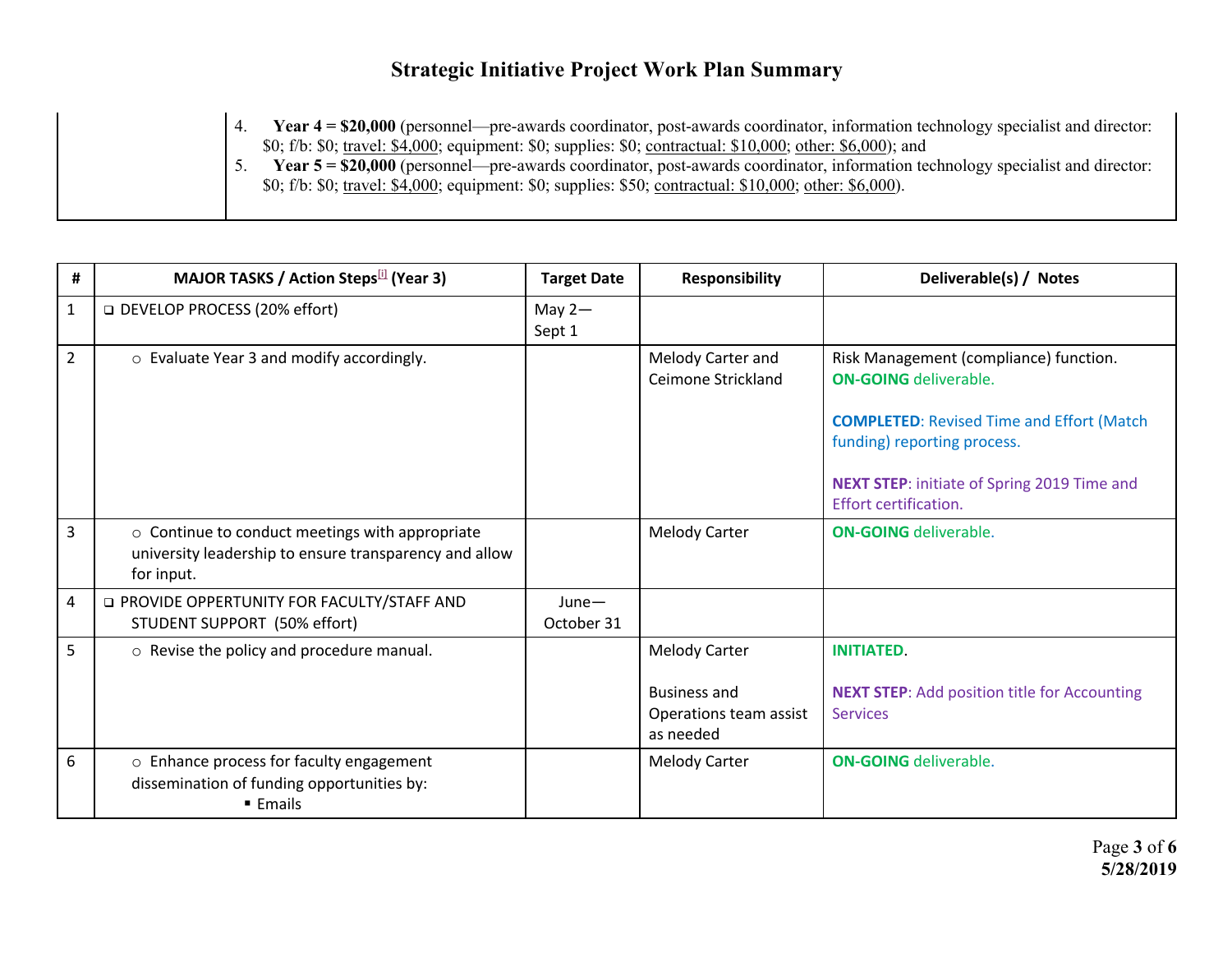| #              | MAJOR TASKS / Action Steps[1] (Year 3)                                                                                                                                                                                                               | <b>Target Date</b> | <b>Responsibility</b>                                               | Deliverable(s) / Notes                                                                                                                                                                                                                                                                                                                                                                                                                                                                                                                                                      |
|----------------|------------------------------------------------------------------------------------------------------------------------------------------------------------------------------------------------------------------------------------------------------|--------------------|---------------------------------------------------------------------|-----------------------------------------------------------------------------------------------------------------------------------------------------------------------------------------------------------------------------------------------------------------------------------------------------------------------------------------------------------------------------------------------------------------------------------------------------------------------------------------------------------------------------------------------------------------------------|
|                | • Department Visits<br>Formal Presentations and<br>Workshops<br>Personal Pre-Awards Consultations                                                                                                                                                    |                    | Provost, AVP for<br>Academic Affairs, and<br>Deans assist as needed | <b>NEXT STEP:</b> See Targeted Grant Support teams<br>through to completion (Formal Presentations<br>and Workshops).<br><b>NOTE:</b> Getting proposals 30 days in advance<br>continues to be a challenge. We get them<br>submitted but there's rarely enough time for<br>Sponsored Research and Programs to evaluate<br>and give feedback.                                                                                                                                                                                                                                  |
| $\overline{7}$ | o Enhance training plans (one-on-one and workshop)<br>for review and input from president and vice<br>presidents, to include:<br>• The internal (campus) process,<br>■ How to write a proposal,<br>■ Fiscal management, and<br>An external presenter |                    | Melody, Michelle,<br>Melanie, Ceimone                               | Secure an expert trainer, sensitive to our<br>institutional structure, INITIATED. Performing<br>due diligence to ascertain how other peer<br>institutions are securing initial TRIO awards<br>(this is connected to #13 below);<br>Clarify the internal (campus) process of "grants<br>and contracts process for sponsored research<br>and programs" by defining<br>thequalitative functions (Sponsored Research<br>and Programs and the funding agency) from<br>the quantitative functions (Business and<br>Operations and fiscal management. NOT<br><b>INITIATED YET.</b> |
| 8              | $\circ$ Initiate planning for $^{2nd}$ annual workshop with<br>external trainer/presenter.                                                                                                                                                           |                    | Melody, Cass, Winifred<br>and Ceimone                               | <b>NOT INITIATED YET.</b>                                                                                                                                                                                                                                                                                                                                                                                                                                                                                                                                                   |
| 9              | o Initiate process for proposal writing to include a<br>faculty/graduate student Mini-Grant Initiative.                                                                                                                                              |                    | Melody, Winifred and<br>Ceimone                                     | <b>PROPOSED MODIFICATION: Consider</b><br>abolishing this, the Targeted Grant Support<br>Workshop and Awards Initiative that would<br>satisfy the "Mini-Grant" component more cost<br>effectively.                                                                                                                                                                                                                                                                                                                                                                          |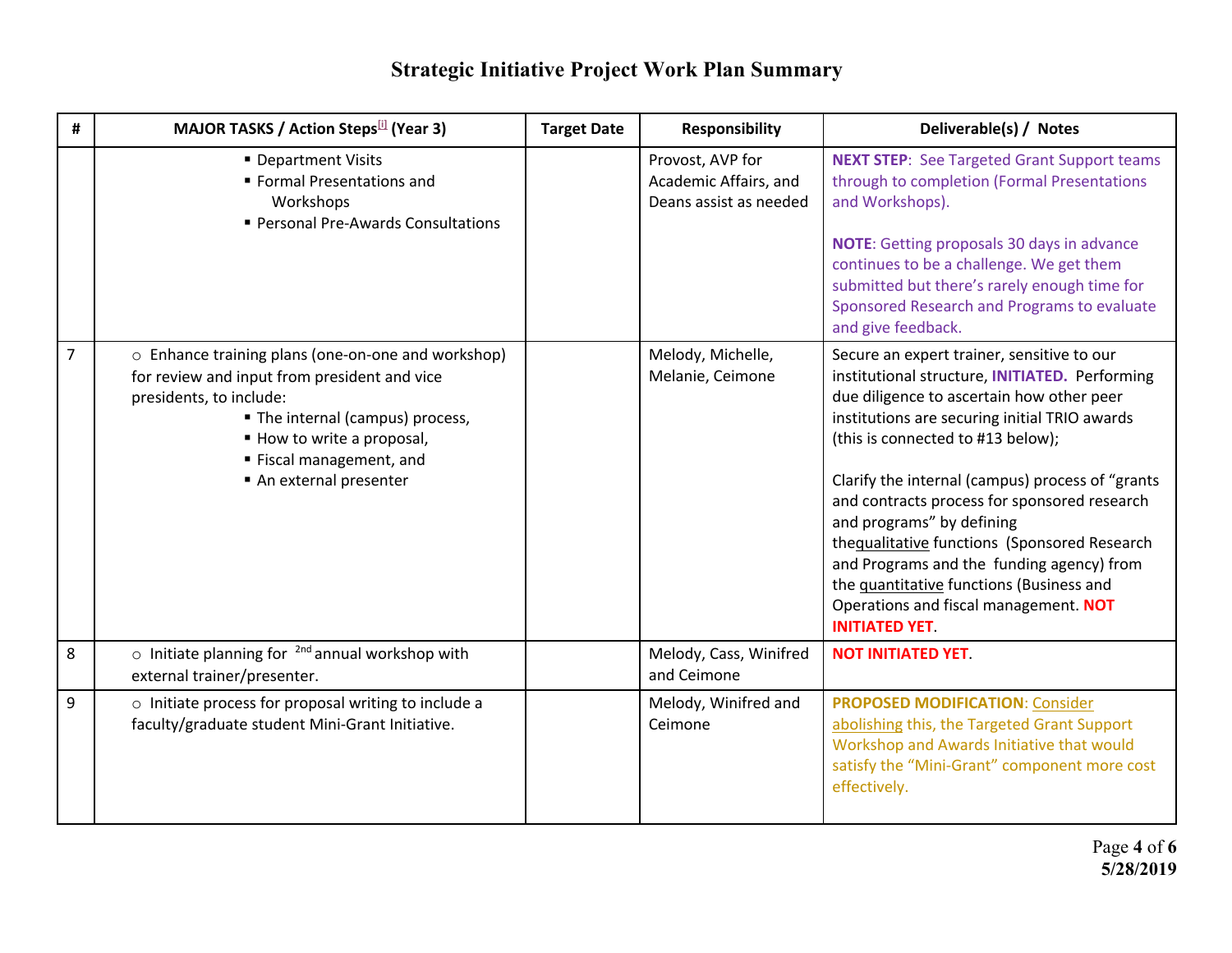| #  | <b>MAJOR TASKS / Action Steps</b> [1] (Year 3)                                                                                                       | <b>Target Date</b>  | <b>Responsibility</b>           | Deliverable(s) / Notes                                                                                                                                                                                                                                                                                                                                                                                                                                                                                                                                                                                                   |
|----|------------------------------------------------------------------------------------------------------------------------------------------------------|---------------------|---------------------------------|--------------------------------------------------------------------------------------------------------------------------------------------------------------------------------------------------------------------------------------------------------------------------------------------------------------------------------------------------------------------------------------------------------------------------------------------------------------------------------------------------------------------------------------------------------------------------------------------------------------------------|
|    |                                                                                                                                                      |                     |                                 | However, consider adding a component to<br>support faculty/student research projects that<br>fit our institutional characteristics-for next<br>year.                                                                                                                                                                                                                                                                                                                                                                                                                                                                     |
| 10 | $\circ$ Initiate 2 <sup>nd</sup> year process for procurement of federal<br>multi-year grant award to include an Outstanding<br>Grantsmanship Award. |                     | Melody, Winifred and<br>Ceimone | <b>PROPOSED MODIFICATION: Consider</b><br>abolishing this, there's an award feature within<br>the Targeted Grant Support Workshop and<br>Awards Initiative that would satisfy the<br>"Award" component more cost effectively.                                                                                                                                                                                                                                                                                                                                                                                            |
| 11 | INITITATE GRANT PROCUREMENT (30% effort)                                                                                                             | July 29-April<br>30 |                                 |                                                                                                                                                                                                                                                                                                                                                                                                                                                                                                                                                                                                                          |
| 12 | o Identify specific federal Request for Proposal (RFP)<br>for development.                                                                           |                     | Melody                          | <b>ON-GOING</b> deliverable.                                                                                                                                                                                                                                                                                                                                                                                                                                                                                                                                                                                             |
| 13 | o Provide professional development support for lead<br>federal proposal writer.                                                                      |                     | Melody                          | <b>INITIATED</b> due diligence "I'm collecting<br>information on TRIO projects in the University<br>System of Georgia to ascertain how our peer<br>institutions secured their initial awards for<br>Student Support Services, Upward Bound,<br>Upward Math & Science, and/ or Talent<br>Search. Specifically, I'd like to know-did your<br>institution hire a professional grant-writer or<br>was it written in-house for the very first<br>competition (not the continuation award or<br>second cycle). Any information you could<br>provide would be most helpful." Note:<br>Difference script for external USG peers. |